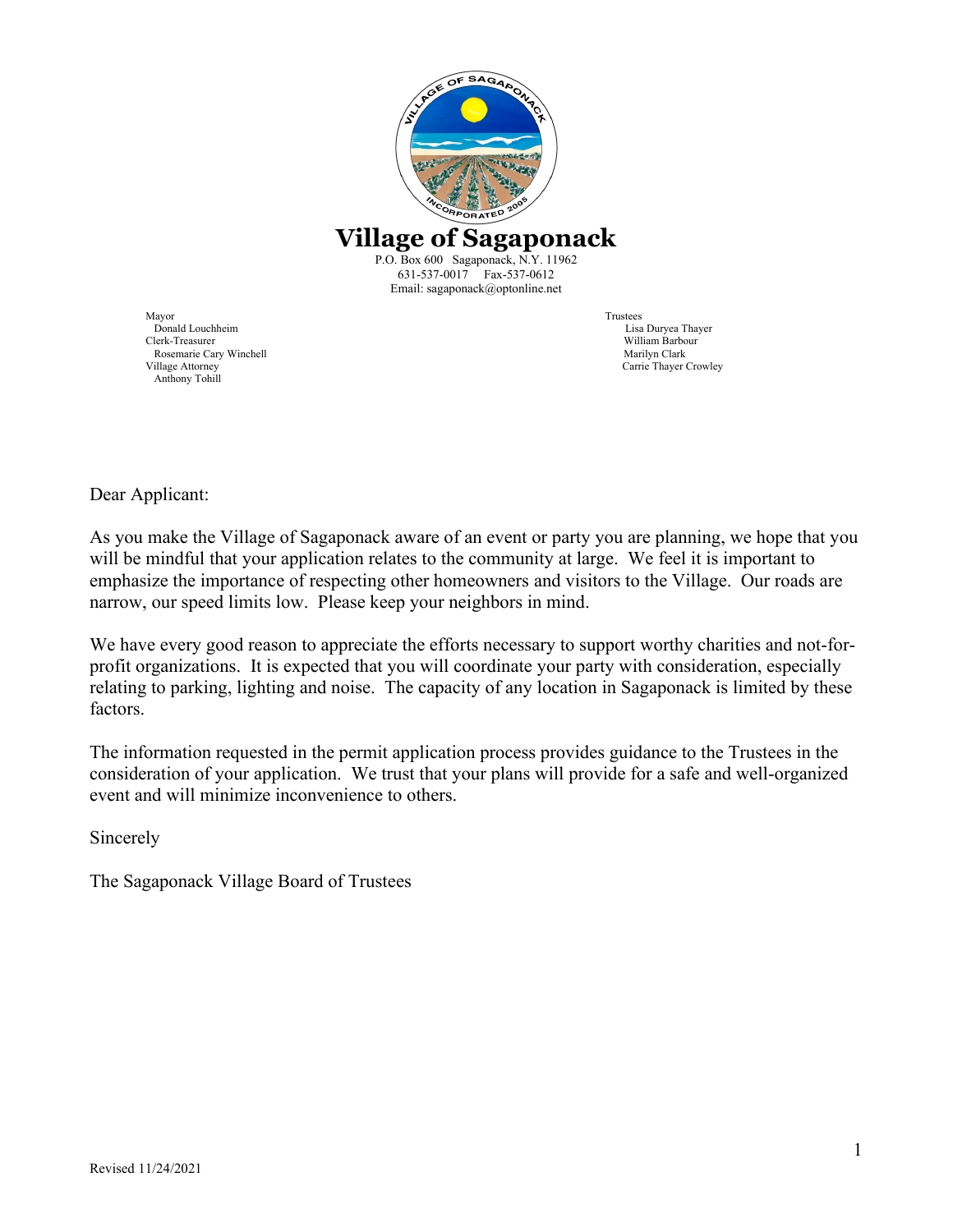

PO Box 600 3175 Montauk Highway Sagaponack, NY 11962 www.sagaponackvillage.org 631-537-0017 631-537-0612 (FAX)

# **APPLICATION FOR ASSEMBLY PERMIT**

| Approval: Board of Trustees                                              | Permit No:                                                                                                                       |
|--------------------------------------------------------------------------|----------------------------------------------------------------------------------------------------------------------------------|
| Date: $\frac{1}{2}$                                                      | Permit Fee:                                                                                                                      |
|                                                                          | Date Issued:                                                                                                                     |
| <b>INSTRUCTIONS</b>                                                      |                                                                                                                                  |
| All forms must be completed in ink or typed.                             |                                                                                                                                  |
|                                                                          | This application will be deemed incomplete and will not be processed unless fully and clearly completed.                         |
|                                                                          | If applicant is not the owner of the property where event is to be held, please include Sagaponack Village Owner's Consent form. |
| Acknowledgement that applicant has read Chapter 150 entitled Assemblies. |                                                                                                                                  |
| If applicable, a drawing or site plan of layout of event.<br>$\bullet$   | Check payable to the Village of Sagaponack for \$200.00. Fee is doubled if filed after the requirements in Sec. 150-4.           |
|                                                                          |                                                                                                                                  |
|                                                                          |                                                                                                                                  |
|                                                                          |                                                                                                                                  |
|                                                                          |                                                                                                                                  |
|                                                                          | Date(s) of Event:                                                                                                                |
|                                                                          |                                                                                                                                  |
| Commercial $\Box$ yes $\Box$ no                                          |                                                                                                                                  |
|                                                                          |                                                                                                                                  |
|                                                                          | Admission Charge for Event: \$                                                                                                   |
|                                                                          |                                                                                                                                  |
| Contact Information:                                                     |                                                                                                                                  |
|                                                                          |                                                                                                                                  |
|                                                                          |                                                                                                                                  |
|                                                                          |                                                                                                                                  |
| Phone Number:                                                            | Cell Number:                                                                                                                     |
|                                                                          |                                                                                                                                  |
|                                                                          | Will the above person also be the contact person on site the date of the event? $\Box$ yes $\Box$ no                             |
| If not, please provide an onsite contact person and contact information: |                                                                                                                                  |
|                                                                          |                                                                                                                                  |
| Cell Phone Number:                                                       |                                                                                                                                  |
|                                                                          |                                                                                                                                  |
|                                                                          |                                                                                                                                  |
|                                                                          |                                                                                                                                  |
|                                                                          |                                                                                                                                  |
|                                                                          |                                                                                                                                  |
| Proposed Additional Structures for Event:                                |                                                                                                                                  |
|                                                                          | No. of People Expected to Attend Event: No. of People in Event Production:                                                       |
|                                                                          |                                                                                                                                  |

 \*NOTE: If the event involves 250 people or more, a security plan will need to be filed with the Village. The security plan will be reviewed by the Southampton Town Police Department and additional payment may be required if additional police personnel is determined to be necessary.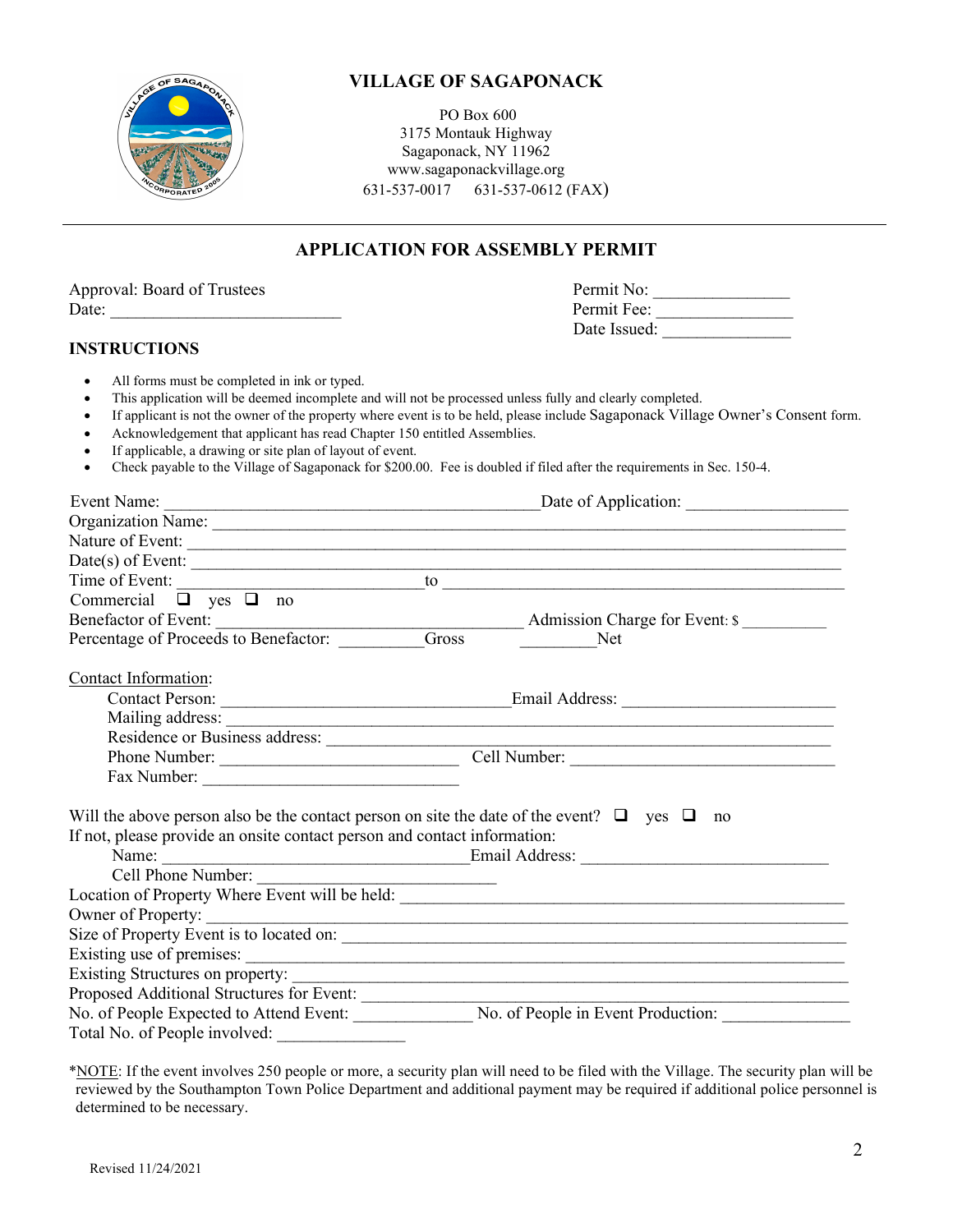| Number of vehicles expected:                                                                                                                           |  |                                                                                                 |  |  |
|--------------------------------------------------------------------------------------------------------------------------------------------------------|--|-------------------------------------------------------------------------------------------------|--|--|
| Will there be a Valet Company? $\Box$ yes $\Box$ no                                                                                                    |  |                                                                                                 |  |  |
|                                                                                                                                                        |  |                                                                                                 |  |  |
|                                                                                                                                                        |  |                                                                                                 |  |  |
|                                                                                                                                                        |  |                                                                                                 |  |  |
| Will the event have onsite security? $\Box$ yes $\Box$ no                                                                                              |  |                                                                                                 |  |  |
|                                                                                                                                                        |  |                                                                                                 |  |  |
|                                                                                                                                                        |  |                                                                                                 |  |  |
| Will event require portable bathrooms? $\Box$ yes $\Box$ no                                                                                            |  | List locations, how many, what type, and company responsible for delivery and pick up of units: |  |  |
| Will the applicant need additional services from any of the departments below:                                                                         |  | Southampton Town Police Department                                                              |  |  |
| If additional service is required from any of the above departments, the applicant is responsible for any<br>additional cost as a result of the event. |  |                                                                                                 |  |  |
| Check all items below that will be used or will be involved with the event:<br>$\Box$ sound - type $\Box$                                              |  |                                                                                                 |  |  |
| $\Box$ music - type $\Box$                                                                                                                             |  |                                                                                                 |  |  |
| $\Box$ lighting – type                                                                                                                                 |  |                                                                                                 |  |  |
| $\Box$ tent(s) – number/size                                                                                                                           |  |                                                                                                 |  |  |
| $\Box$ signs – number/type                                                                                                                             |  |                                                                                                 |  |  |
|                                                                                                                                                        |  |                                                                                                 |  |  |
| $\Box$ generators – number/size                                                                                                                        |  |                                                                                                 |  |  |

Application is hereby made to the Board of Trustees for the issuance of an Assembly Permit in accordance with Village of Sagaponack Code Chapter 150. The applicant agrees to comply with all applicable laws and regulations and by signing this application acknowledges that he/she has read Chapter 150 of the Sagaponack Village Code.

Sworn to before me this \_\_\_\_\_\_\_\_\_\_\_\_\_\_\_\_\_\_\_\_\_\_\_\_\_\_\_\_\_\_\_\_\_\_\_\_\_\_  $\frac{1}{\text{day of}}$ , 20

 $\overline{\phantom{a}}$  , where  $\overline{\phantom{a}}$  , where  $\overline{\phantom{a}}$  ,  $\overline{\phantom{a}}$  ,  $\overline{\phantom{a}}$  ,  $\overline{\phantom{a}}$  ,  $\overline{\phantom{a}}$  ,  $\overline{\phantom{a}}$  ,  $\overline{\phantom{a}}$  ,  $\overline{\phantom{a}}$  ,  $\overline{\phantom{a}}$  ,  $\overline{\phantom{a}}$  ,  $\overline{\phantom{a}}$  ,  $\overline{\phantom{a}}$  ,  $\overline{\phantom{a}}$  , Notary Public \_\_\_\_\_\_\_\_\_\_\_\_\_\_\_\_\_\_\_\_\_\_\_County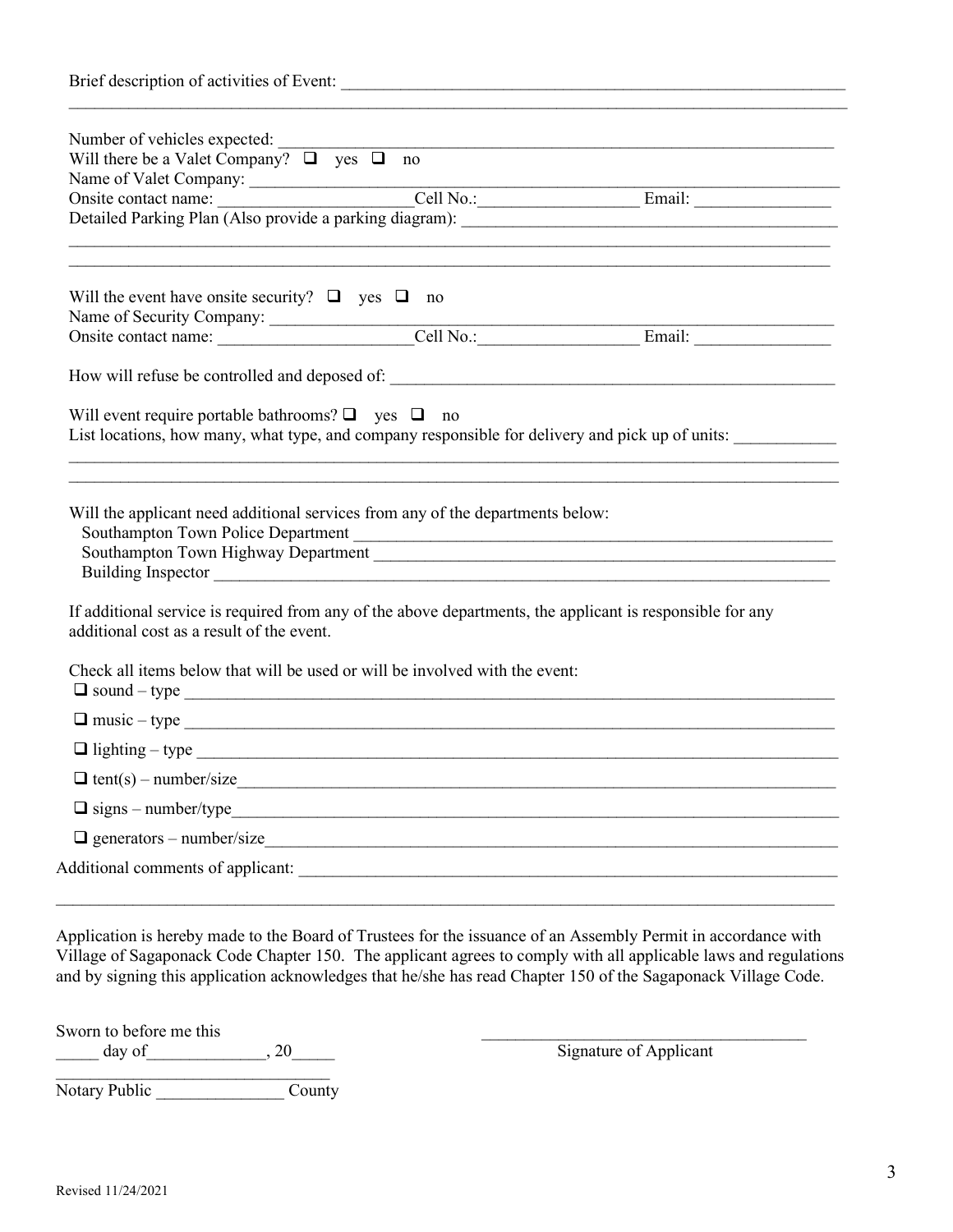

PO Box 600 3175 Montauk Highway Sagaponack, NY 11962 www.sagaponackvillage.org 631-537-0017 631-537-0612 (FAX)

# **OWNER'S AUTHORIZATION ASSEMBLY PERMIT**

|  | $\frac{1}{2}$ , being duly sworn, depose and say, that I reside at $\frac{1}{2}$<br>$\frac{1}{2}$ . That I am the owner (or an officer of the corporation, which is the owner) |                                                                                                                                                                                                                                |  |
|--|--------------------------------------------------------------------------------------------------------------------------------------------------------------------------------|--------------------------------------------------------------------------------------------------------------------------------------------------------------------------------------------------------------------------------|--|
|  |                                                                                                                                                                                | of the premises described in this application, and hereby grant permission to<br>expansion to                                                                                                                                  |  |
|  |                                                                                                                                                                                | whose mailing address is expressions are all the same whose mailing address is expressions and the same state of the same state of the same state of the same state of the same state of the same state of the same state of t |  |
|  |                                                                                                                                                                                |                                                                                                                                                                                                                                |  |
|  |                                                                                                                                                                                |                                                                                                                                                                                                                                |  |
|  |                                                                                                                                                                                |                                                                                                                                                                                                                                |  |
|  |                                                                                                                                                                                |                                                                                                                                                                                                                                |  |
|  |                                                                                                                                                                                |                                                                                                                                                                                                                                |  |
|  |                                                                                                                                                                                |                                                                                                                                                                                                                                |  |
|  |                                                                                                                                                                                |                                                                                                                                                                                                                                |  |

 **Notary Public**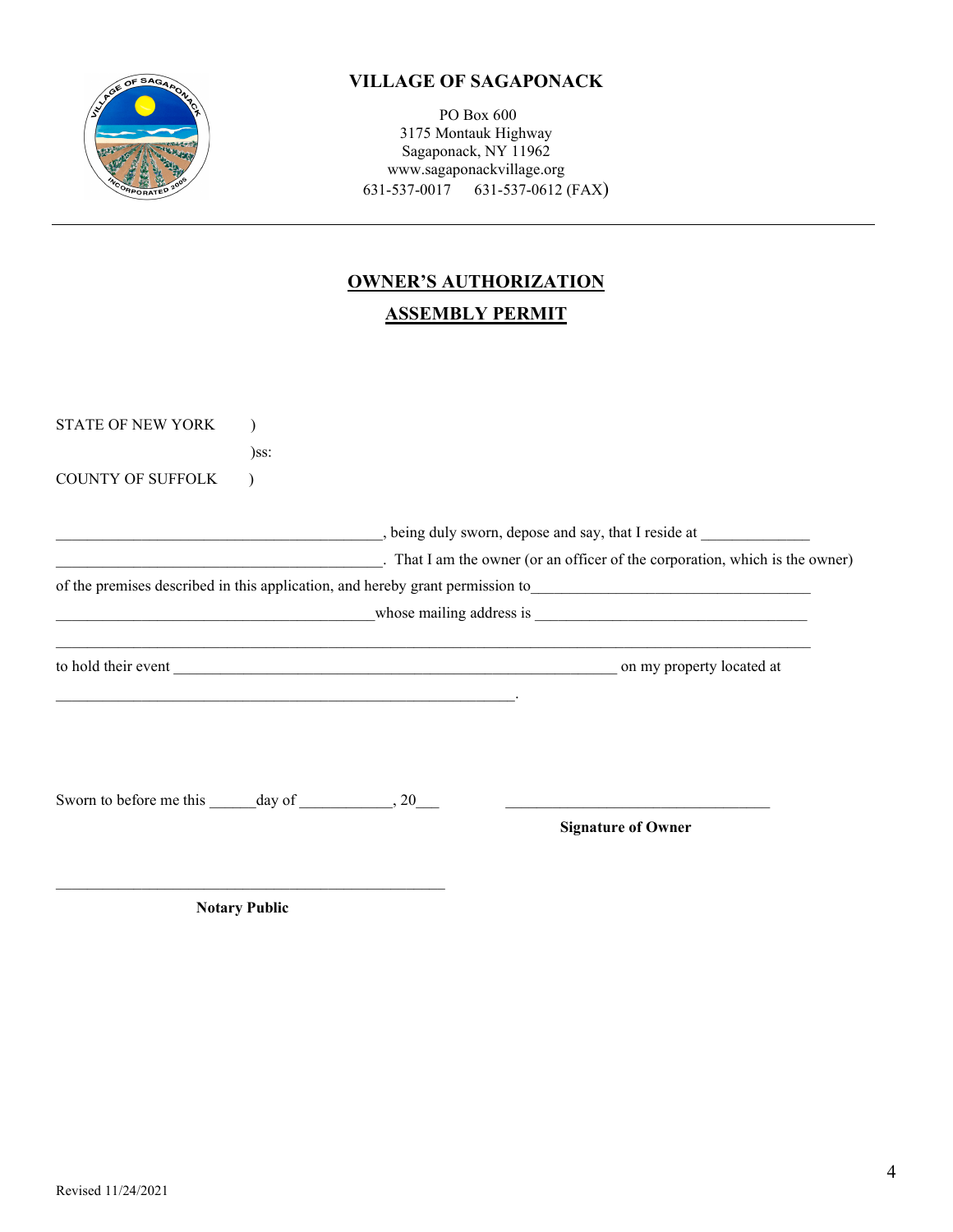

PO Box 600 3175 Montauk Highway Sagaponack, NY 11962 www.sagaponackvillage.org 631-537-0017 631-537-0612 (FAX)

# **OWNER'S AUTHORIZATION**

**For Use of Property for**

**Event/Parking**

| <b>STATE OF NEW YORK</b>       |                                                                                                                        |               |  |  |  |
|--------------------------------|------------------------------------------------------------------------------------------------------------------------|---------------|--|--|--|
|                                | $)$ ss:                                                                                                                |               |  |  |  |
| <b>COUNTY OF SUFFOLK</b>       |                                                                                                                        |               |  |  |  |
|                                |                                                                                                                        |               |  |  |  |
|                                | , being duly sworn, depose and say, that I reside at                                                                   |               |  |  |  |
|                                | , that I am the owner (or an officer of the corporation,                                                               |               |  |  |  |
|                                | which is the owner) of the premises to be used either for the event and/or for parking for the event, and hereby grant |               |  |  |  |
| permission to                  | whose mailing address is                                                                                               |               |  |  |  |
|                                | to use the property located at                                                                                         | for the event |  |  |  |
| described in this application. |                                                                                                                        |               |  |  |  |
|                                |                                                                                                                        |               |  |  |  |

\_\_\_\_\_\_\_\_\_\_\_\_\_\_\_\_\_\_\_\_\_\_\_\_\_\_\_\_\_\_\_\_ **Signature of Owner** 

Sworn to before me this \_\_\_\_\_\_day of \_\_\_\_\_\_\_\_\_, 20\_\_\_

\_\_\_\_\_\_\_\_\_\_\_\_\_\_\_\_\_\_\_\_\_\_\_\_\_\_\_\_\_\_\_\_\_\_\_

**Notary Public**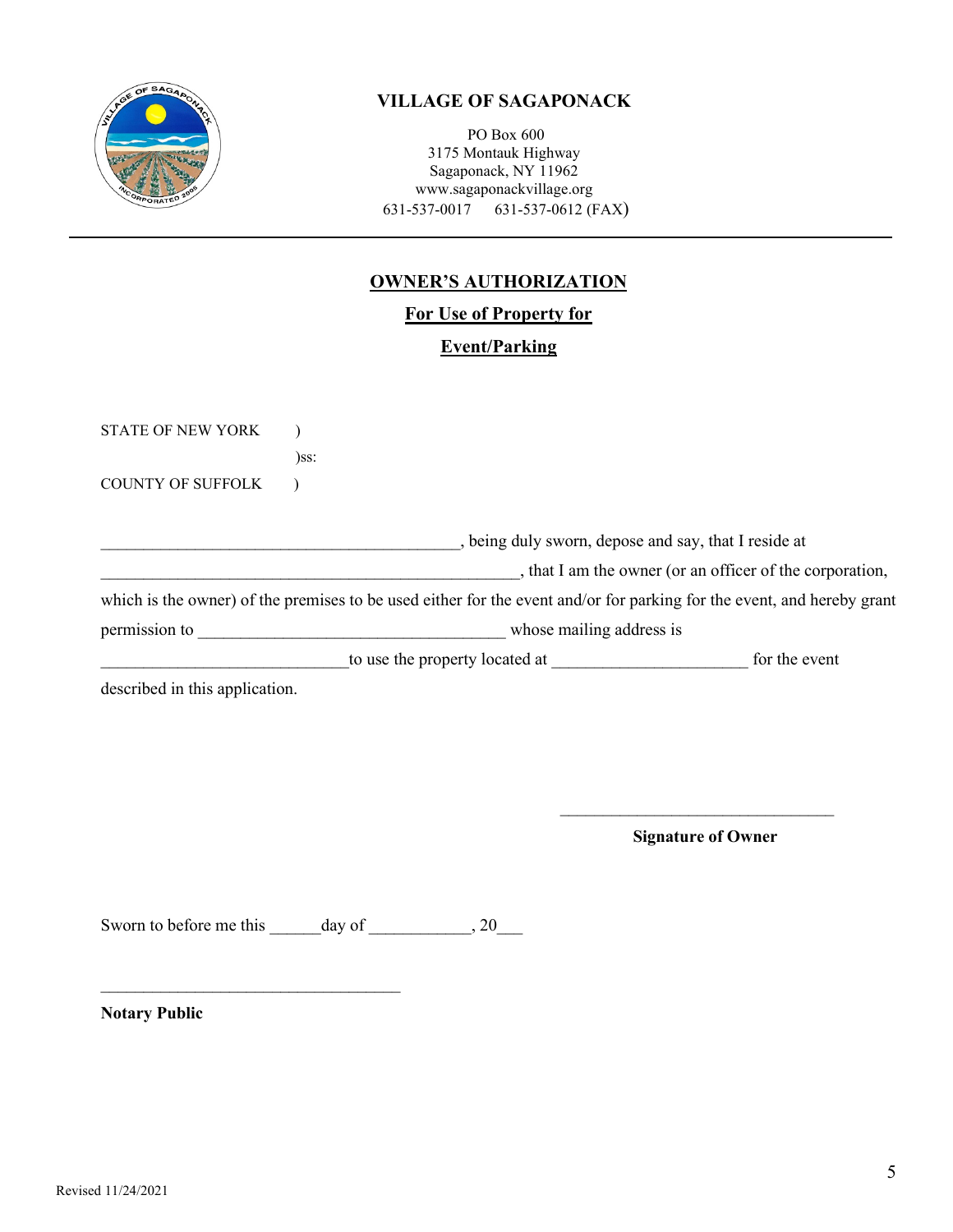

PO Box 600 3175 Montauk Highway Sagaponack, NY 11962 www.sagaponackvillage.org 631-537-0017 631-537-0612 (FAX)

# **AFFIDAVIT OF MAILING ASSEMBLY PERMIT**

STATE OF NEW YORK ) )ss: COUNTY OF SUFFOLK )

I, \_\_\_\_\_\_\_\_\_\_\_\_\_\_\_\_\_\_\_\_\_\_\_\_\_\_\_\_\_\_\_\_\_\_\_\_\_\_\_\_\_\_\_\_\_\_\_\_\_\_\_\_\_\_, being duly sworn, deposes and says:

 $1.$  I reside at

2. Pursuant to the provisions of Section 150-4 of the Village of Sagaponack Code, deponent notified

neighbors within 300 feet of the perimeter of subject properties of proposed Assembly by certified mail, return receipt

requested, addressed as set forth on the annexed original postmark receipts.

 $\frac{1}{2}$  ,  $\frac{1}{2}$  ,  $\frac{1}{2}$  ,  $\frac{1}{2}$  ,  $\frac{1}{2}$  ,  $\frac{1}{2}$  ,  $\frac{1}{2}$  ,  $\frac{1}{2}$  ,  $\frac{1}{2}$  ,  $\frac{1}{2}$  ,  $\frac{1}{2}$  ,  $\frac{1}{2}$  ,  $\frac{1}{2}$  ,  $\frac{1}{2}$  ,  $\frac{1}{2}$  ,  $\frac{1}{2}$  ,  $\frac{1}{2}$  ,  $\frac{1}{2}$  ,  $\frac{1$ Signature of Deponent

Sworn to before me this  $\frac{day \text{ of }$  \_\_\_\_\_\_\_\_\_\_\_\_, 20\_\_\_.

 $\mathcal{L}_\mathcal{L}$  , which is a set of the set of the set of the set of the set of the set of the set of the set of the set of the set of the set of the set of the set of the set of the set of the set of the set of the set of Notary Public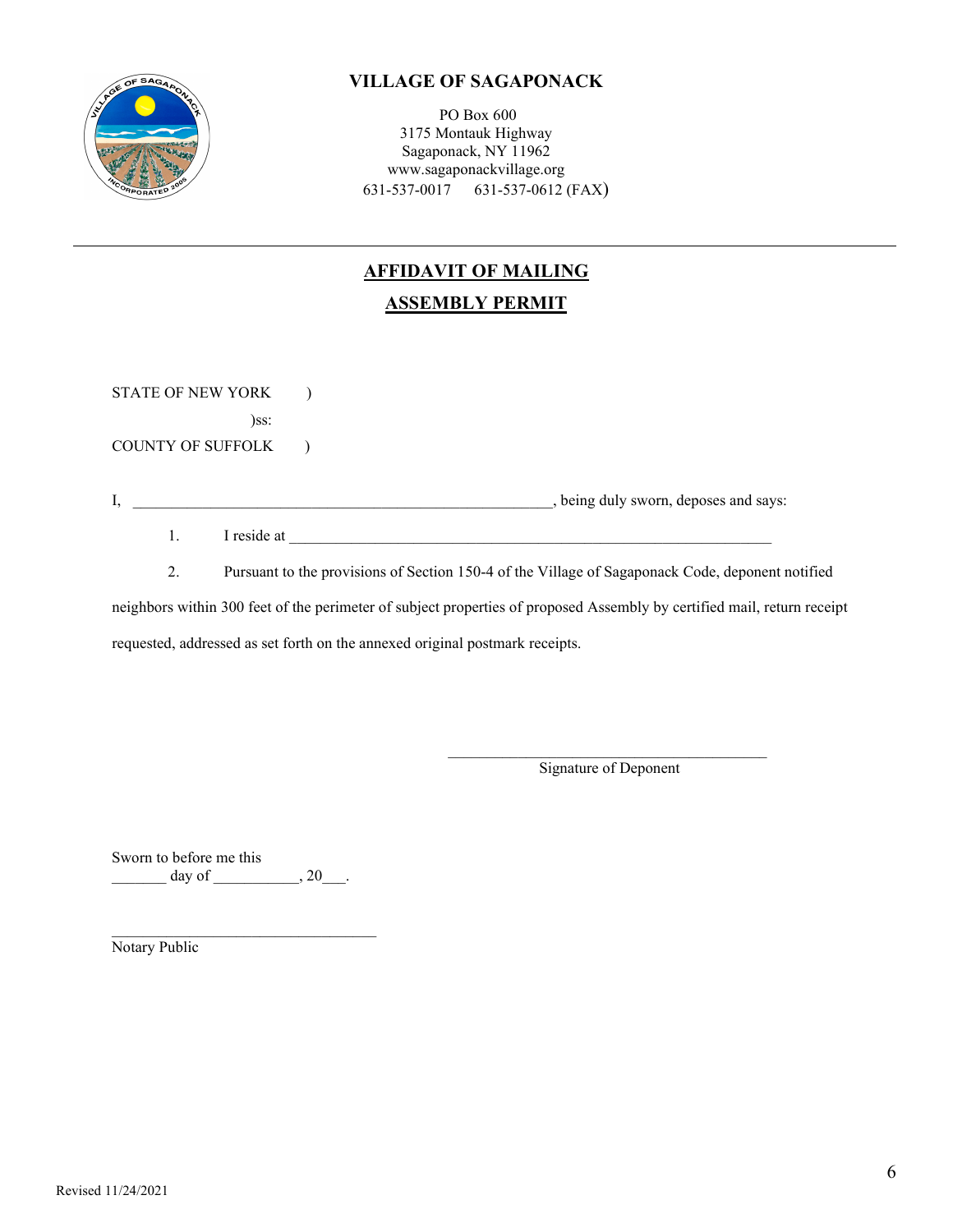

PO Box 600 3175 Montauk Highway Sagaponack, NY 11962 www.sagaponackvillage.org 631-537-0017 631-537-0612 (FAX)

## *[Chapter 150. ASSEMBLIES](http://ecode360.com/print/SA2797?guid=8081491&children=true#8081491)*

[HISTORY: Adopted by the Board of Trustees of the Village of Sagaponack 10-15-2007 by L.L. No. 24-2007. Amendments noted where applicable.]

## **GENERAL REFERENCES**

Alcoholic beverages — See Ch. **[8](http://ecode360.com/print/8080711#8080711)**. Public assemblies — See Ch. **[14](http://ecode360.com/print/8080723#8080723)**. Filming and photography — See Ch. **[79](http://ecode360.com/print/8081007#8081007)**. Lighting — See Ch. **[119](http://ecode360.com/print/8081360#8081360)**. Noise — See Ch. **[142](http://ecode360.com/print/8081428#8081428)**. Special events — See Ch. **[184](http://ecode360.com/print/8081614#8081614)**.

## § [150-1. Purpose.](http://ecode360.com/print/SA2797?guid=8081491&children=true#8081492)

[Amended 4-15-2013 by L.L. No. 4-2013**[\[1\]](http://ecode360.com/print/SA2797?guid=8081491&children=true#ft8081492-1)**]

The purpose of this chapter is to protect, to the extent reasonable, practicable and appropriate, the expectations of homeowners in residential areas and/or districts to customary peace and quiet by limiting activities which are likely to disrupt the peaceful enjoyment of one's property or produce unexpected vehicular congestion.  $[1]$ 

*Editor's Note: This local law also amended the title of this chapter, which was previously Outdoor Assemblies.*

## § 150-2. Exemptions.

No provision of this chapter shall apply to a wedding of a property owner or a member of the property owner's family, a funeral, a bar or bat mitzvah of a member of the property owner's family or a similar traditional family assemblage limited to invited guests in reasonable number. In no event shall this chapter apply to any assemblage at a school licensed to operate by the State of New York. The Board of Trustees may by resolution enlarge, as need or circumstance requires, the aforesaid exemptions.

## § [150-3. Prohibited events.](http://ecode360.com/print/SA2797?guid=8081491&children=true#8081494)

Any rodeo, circus, carnival, tent show, music festival or similar outdoor (or within a tent or temporary structure) performance is prohibited.

## § [150-4. Notice; application for permit.](http://ecode360.com/print/SA2797?guid=8081491&children=true#8081495)

[Amended 6-9-2008 by L.L. No. 10-2008; 7-15-2008 by L.L. No. 11-2008; 4-15-2013 by L.L. No. 4-2013; 5-18-2015 by L.L. No. 3-2015]

[A.](http://ecode360.com/print/30203941#30203941)

Any persons(s), corporation(s), association(s), groups or other entity seeking to hold a gathering or assemblage of 50 or more persons on private property shall submit to the Village Clerk, without fee, a letter of intent stating the name of the event, the date and times of the event, the location of the event, and the organization to benefit from the event at least 120 days prior to the